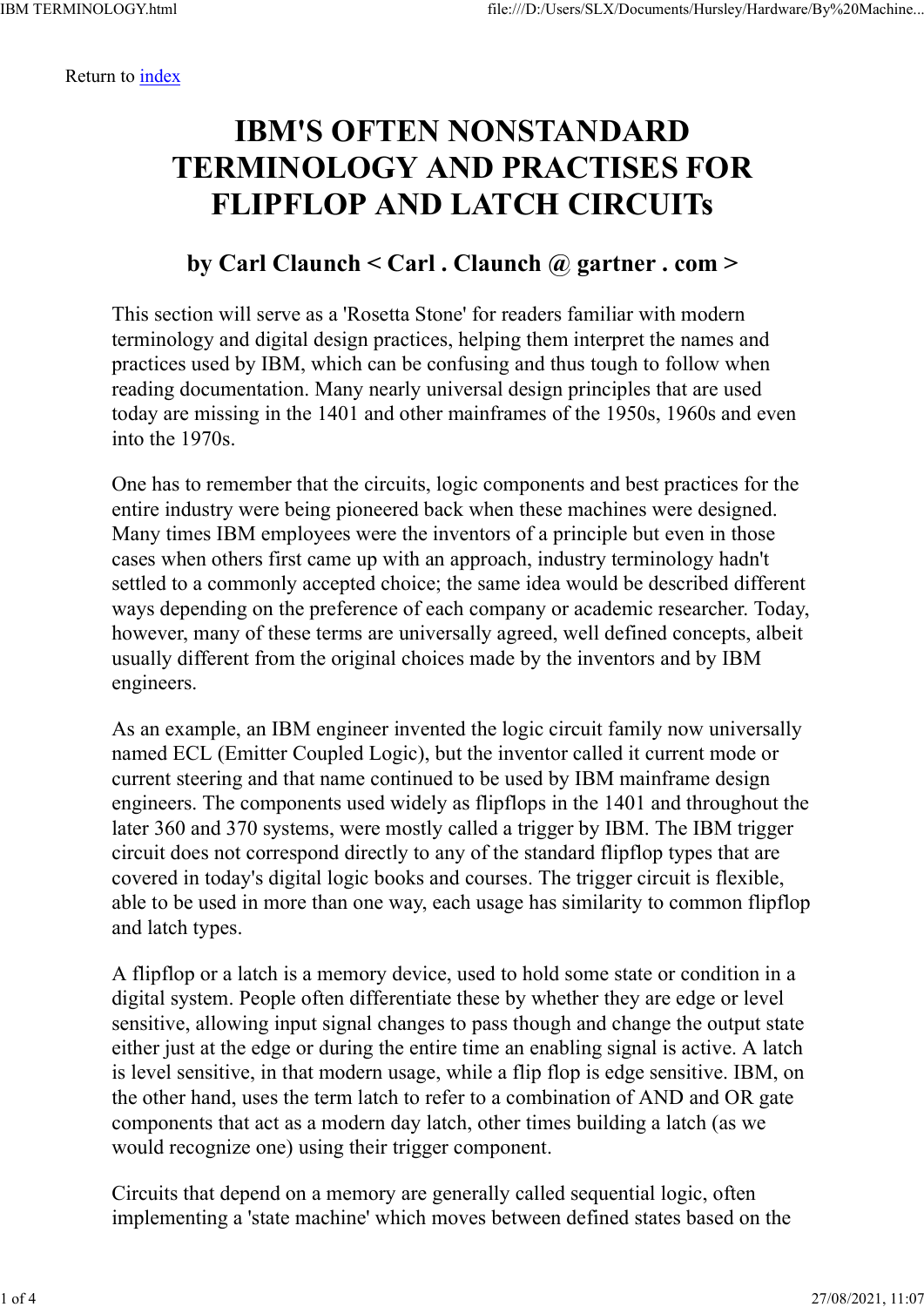memory of its current state plus some input conditions that determine the next sequential state. Modern designers consider it a best practice to control the change of state in a flip flop or other memory in sequential circuits using the rising or falling edge of a special signal, a clock. This global clock is distributed to many gates simultaneously such that they all change their state together, in synchronization, at the clock edge. Flipflop components you would find today have a clock input that accepts this signal. The clocked flip flop holds its output state steady until the next clock edge, when it switches to a new state based on the then current input values.

The input conditions that exist at the time of the clock edge determine which state the output will take on. Proper operation often requires minimum periods of time that inputs must be stable at their intended values (setup time) prior to the clock edge and as well minimum times may exist that the input values must remain steady (hold time) after the edge has occured. The mandated duration to keep inputs steady is very short compared to the duration of a clock cycle, but if these minimum times are not met, the logic gate can fail to operate as intended or enter pathological states (e.g. metastable states).

Today many would say that a latch is a level sensitive device rather than edge sensitive one. That is, changes in the input can change the latch output state at any time the enabling signals attain an activating level. If a clock signal is hooked to a latch, it allows the latch to transparently pass input signal changes to the output for one of the two clock levels. During half the clock cycle, while the clock signal was in one of the two binary states, the latch would be changing its output continuously based on the other input signals, while in the other half of a clock cycle the latch freezes the output state that existed just as the clock level was reached. It acts as a memory for half a cycle and a bit of combinatorial logic changing in real time during the other half of a cycle. Contrast this to a clocked flipflop whose output state is frozen at all times except at the instant of the chosen clock edge (either when the clock is raising from 0 to 1 or the falling edge when it is dropping from 1 to 0).

If changes in input conditions can alter output states transparently, it has the same timing (race) hazards of combinatorial logic. If a designer intended that both 'set' and 'reset' signals were to be inputs causing an appropriate latch to toggle to its opposite state, but due to slight timing variations, one of the signals arrived first, the result could be the opposite state of what was intended since the level sensitive gate would first act on the single input and then change again when the tardy signal arrived. A change in the output state might make its way through other gates that affect input conditions, which could lead to unstable, glitchy or unintended operation. The practice of changing sequential states at a clock edge goes a long way to eliminate these risks. This practice of using a global clock to synchronously change states in sequential logic is essentially missing entirely in the IBM mainframes. In the era in which these systems were designed, the practice was not well established as it is today. Further, the cost of individual gates were very high, and the additional transistors and other parts needed to add clock synchronization would have driven up the size, cost and power demands of the system.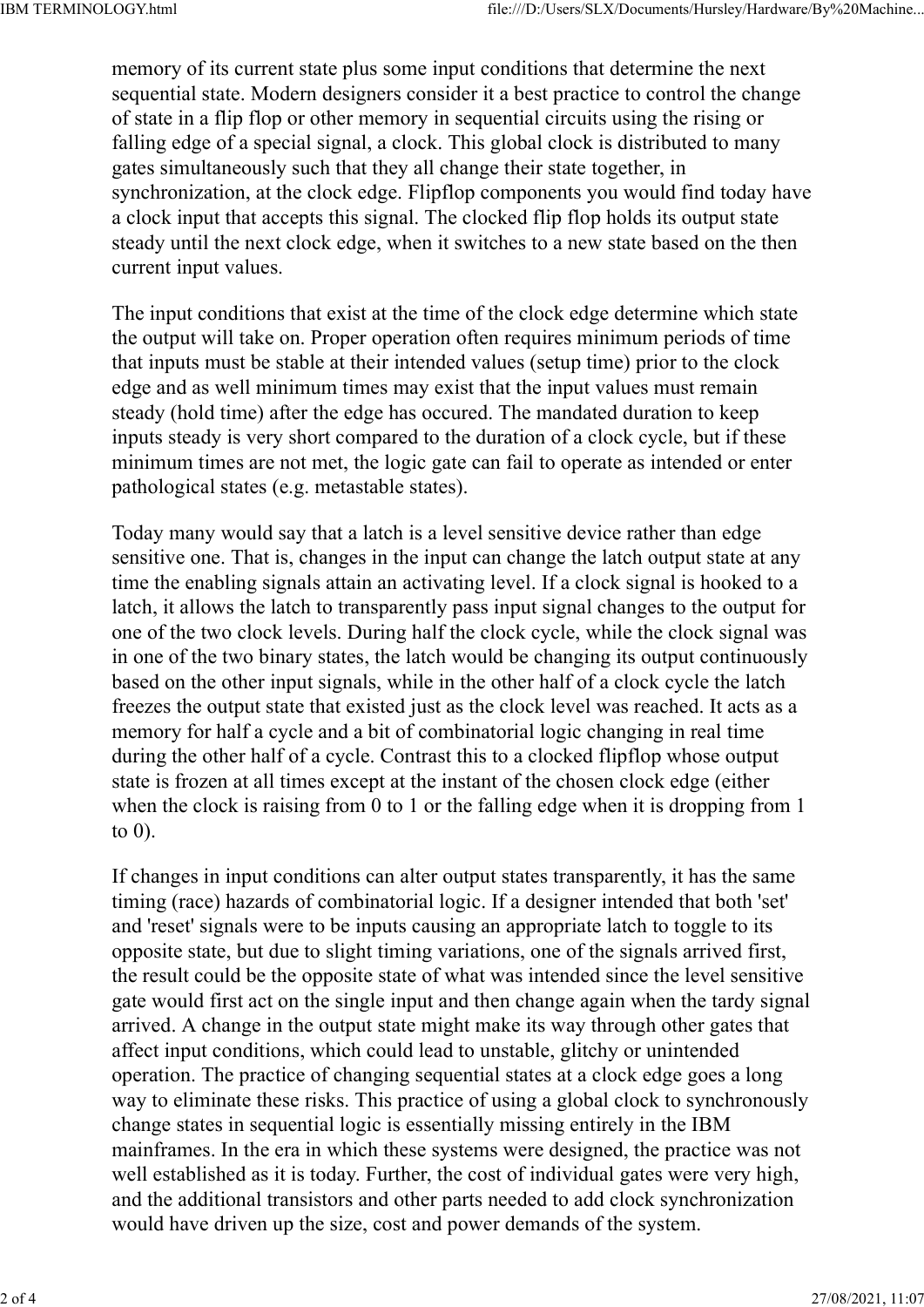Latch and flipflops are now referred to with names like D, SR and JK, plus variants and extensions of these. Each type can be a level sensitive latch or, with additional components inside, operate as a clocked, edge sensitive flipflop. D (Data) type is the simplest, it sets its output condition to the state of its single input signal. T type (Toggle) devices will alternate output states when the T input is active. SR types (Set-Reset) (SR) have a set and a reset input, which operate as you would expect from the names of the inputs, but the behavior may not be defined if both S and R inputs are simultaneously active. J-K types are like SR, the J corresponding to a set and the K corresponding to reset but if both J and K are active at the same time, it toggles just like a T type. During the vacuum tube era, flip flops and latches were called triggers, but that is relatively obsolete terminology today. IBM engineers retained the name trigger for the circuit type even as it evolved to transistor and then integrated circuit designs. The trigger is IBMs building block for flipflops and latches. Their trigger circuit can be used as a level-sensitive or an edge sensitive device, and it is most analogous to a JK type.

IBM refers to the edge sensitive operation of the trigger as "AC" mode and used a capacitor signal on the input line to indicate this on SLT era logic diagrams but not on the 1401 generation diagrams. The letter assigned to the input on the component on 1401 diagrams indicates its role - the G input is the DC mode that is level sensitive to set or reset the trigger. The A and C inputs are the edge trigger and gate for AC mode operation. However, this AC mode use is not a clocked JK, because the J and the K sides of the trigger are individually edge sensitive. In a clocked JK flipflop of today, one clock is used for the edge that activates the function requested by the J and K inputs. If J is on, K is off, then the flipflop is set on the clock edge. If the J and K are both on, the flipflop toggles. With the IBM trigger circuit, an edge on one line drives the output change based on the gating input signal, but as there are two different edge inputs, there are essentially two independent sides for J and K.

The reset  $(K)$  gating input may be on but it would not reset the output of an AC mode trigger if the reset triggering input did not present a rising edge. At that same instant, if the set (J) gating input is on and its set trigger input rising edge has arrived, that would be setting the output state of the flipflop. With a single clock on a JK flipflop, having both J and K inputs on would cause a toggle when the clock arrived. On the IBM AC mode trigger, if both sides are not triggered simultaneously, only the triggered side would affect the gate, either setting it or resetting it, ignoring the untriggered input. This behavior is not one that would be familar to a modern digitial designer and could lead you to misunderstand the behavior of a 1401 or 360 design.

When IBM was putting a latch into a circuit, the engineer could use either a pair of AND/OR gates or the trigger circuit in DC mode. For the 1401, the engineers preferred to use the pair of combinatorial gates whereas in the 1130, the preference was more to the use of the trigger component, and in 360 it varied by model and by the portion of the machine. Thus, these seemed to be stylistic predilictions of individual designers. There are very valid reasons to make the choice on a case by case basis, especially with this higher circuit density of SLT where one may have